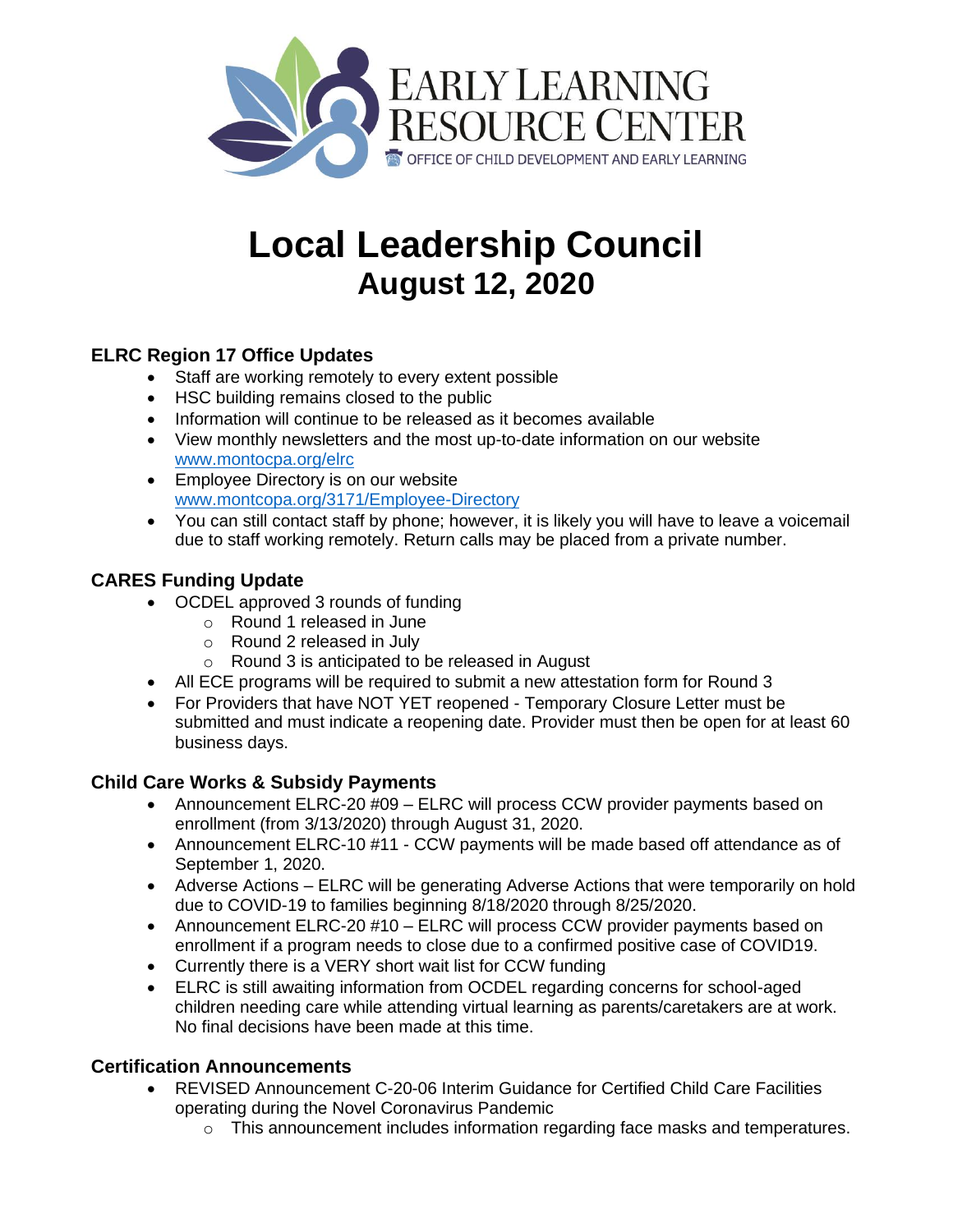- Announcement: C-20-08 Health and safety clarification regarding compliance with certification
	- o Providers must create a health and safety plan based on CDC guidelines. The health and safety plan should include the following 5 topics:
		- Screening Policy
		- Drop off/Pick up Policy
		- Mask Policy
		- Sick Policy
		- Sanitation/Disinfection Procedures
	- $\circ$  This announcement also includes information on reporting positive cases of COVID-19 to the Department of Health

#### **Keystone STARS Updates**

- Improve readability of STARS quality indicators
- Further clarify intent behind STARS quality indications
- Provide thoughtful questions for discussion between providers and Quality Coach
- Further define PD Registry requirements
- Further clarify role of PD Plans in a program's CQI Plan
- Retracted Appendix A
- Provide PA ECE Career pathway for easy reference
- Internal Assessments Due to COVID-19, program quality assessments have been changed. For the 2020-20201 FY, providers will be required to complete an internal assessment for the STAR 3 and STAR 4 levels. This includes an internal assessment completed by the program and a consultation with a Program Quality Assessor.

#### **Fiscal Updates**

- CARES Act payments are being processed
- New fiscal year started on 7/1/2020
- Continuing to work on CCW subsidy payments as usual
- For September 2020, invoices (due by 10/5/2020):
	- o Providers MUST mark absences accurately, including month-long absences for children who have not yet returned to care
	- o Marking "No change" for all children may result in the ELRC requesting additional information or verification which may delay provider payment

#### **Resource and Referral Updates**

- Help families as they apply for CCW services
- Work with families requesting childcare because that family is working with the County Assistance Office
- Help families locate high quality childcare programs
- Has a library of community resources

#### **Temporary Child Care Assistance** (TCCA)

- The ELRC is working to launch a program designed to temporarily assist families experiencing immediate crisis who would not qualify for subsidized childcare services.
- Potential qualifying reasons include:
	- o Respite care for older caretakers (over 62 years of age)
	- $\circ$  Single parents who are unable to work due to a temporary disability
	- $\circ$  Parent/caretakers that need care while attending a treatment or therapy program
	- o Parent/caretakers who are unable to work due to mental health illness
	- $\circ$  Families who are experiencing homelessness and do not qualify for CCW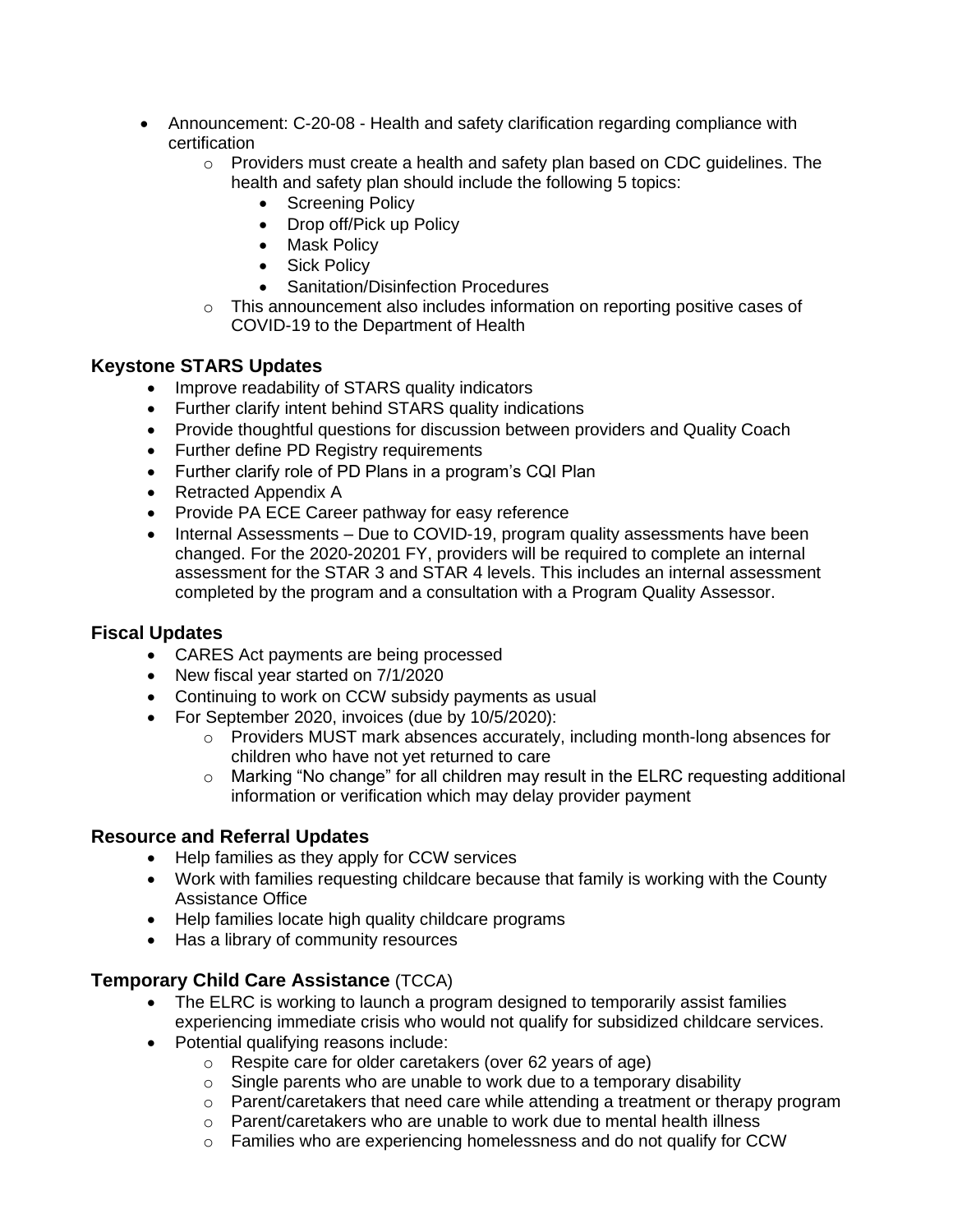- o Families experiencing a recent traumatic event
- $\circ$  Families experiencing grief and loss due to a death within their immediate family
- The ELRC continues to work towards launching this new program. The following steps have been identified:
	- o The ELRC is working to finalize eligibility criteria
	- o The ELRC has finished drafting an application
	- o Next step is to develop a network of childcare providers willing to accept the terms of this funding

#### **LLC Subcommittees:** Updates

- Current LLC Subcommittees:
	- o Knowledge, Networking and Advocating
	- o Early Intervention and Behavioral Health
	- $\circ$  Early Learning Partnerships Includes Infant Toddler Contracted Slots, Early Head Start, Pre-K Counts, and Head Start
	- $\circ$  ECE Quality Staffing Hoping to still host job fairs; however, looking at unique solutions to do this during COVID-19
	- o Alternate Funding Sources & Services This led to ELRC creating TCCA program
- ELRC is looking at move forward with subcommittees in a virtual format

#### **Open Floor Space: Supporting Programs and Engaging Families during a Pandemic**

Feedback and thoughts from Providers on successes, challenges, supports needed, etc.

- Maggie Rivera from Holy Redeemer Child Care Center Hardest thing has been not being able to communicate with families via face-to-face. Also having a hard time adjusting to a lack of being able to be social in the ways they previously could be before COVID-19
- Rennee Alston from Wee R the World Struggling with parents not communicating when they themselves or their child has COVID-19 symptoms. What do providers do when families do not effectively communicate? Also dealing with concerns from other parents about allowing tours of the facility from families not enrolled.
	- $\circ$  Have tours at the end of the day, after everyone has left, but before cleaning has been completed. Do Zoom calls with perspective families to meet teachers.
	- $\circ$  Interview with family over the phone first, then do a virtual tour, then do an inperson tour at the end of the day when the center is closed. This helps to weed out parents who may not be interested.
- Kris Bowman from The Amoore Group Struggling on how to meet the needs of families, children, and ECE programs that require early intervention. Wants to know how they can work with their colleagues to best support ECE programs and children.
	- o Sending and reviewing videos of children after hours
- Kelsey Houdeshel from CCIU Early Head Start Families losing jobs and are anxious about losing CCW funding.
	- $\circ$  Encourage families to contact their caseworker so the ELRC can most effectively work with the family and help find solutions. Communication is key!
- Jacqueline Rogers from Early Head Start Maternity Care Coalition Has a home-based program to assist families when needed. If there are families that are worried about losing jobs and continue receiving subsidy, the coalition may be able to support them in some way.
- Pamela Bell works for Montgomery County Office of Drug and Alcohol Providers can reach out to her for resources and information regarding substance use disorder. Email: [PBell2@montcopa.org](mailto:PBell2@montcopa.org)
- Kym Ramsey from The Willow School Programs are experiencing hardships in staffing their program. Some staff may to hesitant to return to work due to concerns about